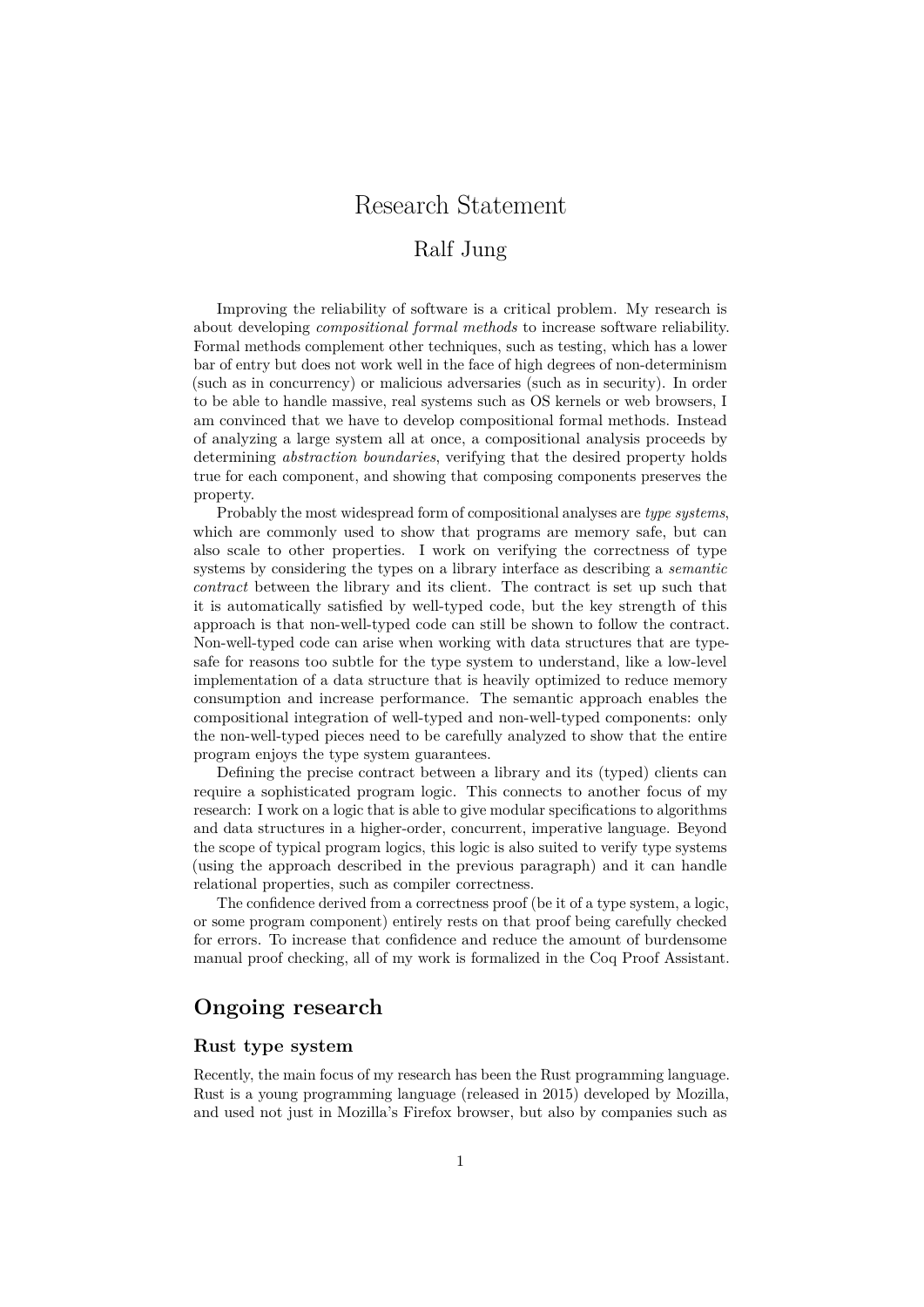Dropbox, Google and Amazon. Its key selling point is combining *type safety* properties such as memory safety and data-race freedom with a programming model that enables optimizing for *performance* like one would in languages such as C or C++. However, because a type checker will never be able to accept all correct programs, Rust also features unsafe blocks that unlock non-type-safe operations. These unsafe blocks are typically hidden behind an API surface with the promise that well-typed code cannot cause memory errors or data races by interacting with this library. This leads to a compositional ecosystem of high-performance libraries that can be safely used in higher-level code without worrying about incorrect usage of the library's interface.

We have built the first formal proof of correctness of the Rust type system [\[9\]](#page-6-0) as part of the *RustBelt*[1](#page-1-0) research project. We also verified the correctness of some of the most important data structures in the standard library, meaning we showed that the unsafe code they use internally is safely encapsulated by their API: *any* well-typed code interacting with these libraries is still memory safe and data-race free. Moreover, the approach we chose is compositional: even though the individual abstractions were verified independently of each other, the safety result scales to safe programs that combine these abstractions in arbitrary ways. To achieve this, we built a *semantic model* of Rust's type system, formalizing the contract that well-typed functions must satisfy to be safely callable.

Our work has led to the discovery of a bug in Mutex [\[5\]](#page-5-0) (implementing mutual exclusion and used for lock-based concurrent programming), and follow-on work by collaborators that incorporates weak memory into RustBelt [\[2\]](#page-5-1) has found another bug in Rust's atomically reference-counted pointer (Arc) [\[8\]](#page-6-1).

Based on this formal model, I have closely interacted with the Rust language team during the development of a new feature for *pinning* [\[4,](#page-5-2) [6\]](#page-5-3), a cornerstone in Rust's growing support for supporting asynchronous programming.

This research is specific to Rust, but the general approach is not: unsafe escape hatches similar to unsafe blocks are a common feature even in type-safe languages (such as Obj.magic in OCaml, unsafePerformIO in Haskell), and the same methodology can also be applied to reason about the interaction of a type-safe language with a non-type-safe language (such as calls from/to code written in C, which most languages allow).

**Key challenge: Interior mutability.** One particularly interesting class of unsafely implemented libraries are those that exhibit *interior mutability*. These libraries violate what is otherwise a core type system invariant: data is either mutable or aliased, but never both. In contrast to that, types like Mutex enable mutation in the presence of aliasing. The reason such types can still be used safely is that they only permit mutation of aliased state in a highly controlled manner. For example, Mutex performs run-time checks to make sure only one thread ever actually gets access to the data and can mutate it. The key to handling interior mutability was to not only let library types pick their own invariant as part of their contract with the environment, but also to let them pick their own mechanism for *sharing*.

<span id="page-1-0"></span><sup>&</sup>lt;sup>1</sup>Project website: <https://plv.mpi-sws.org/rustbelt/>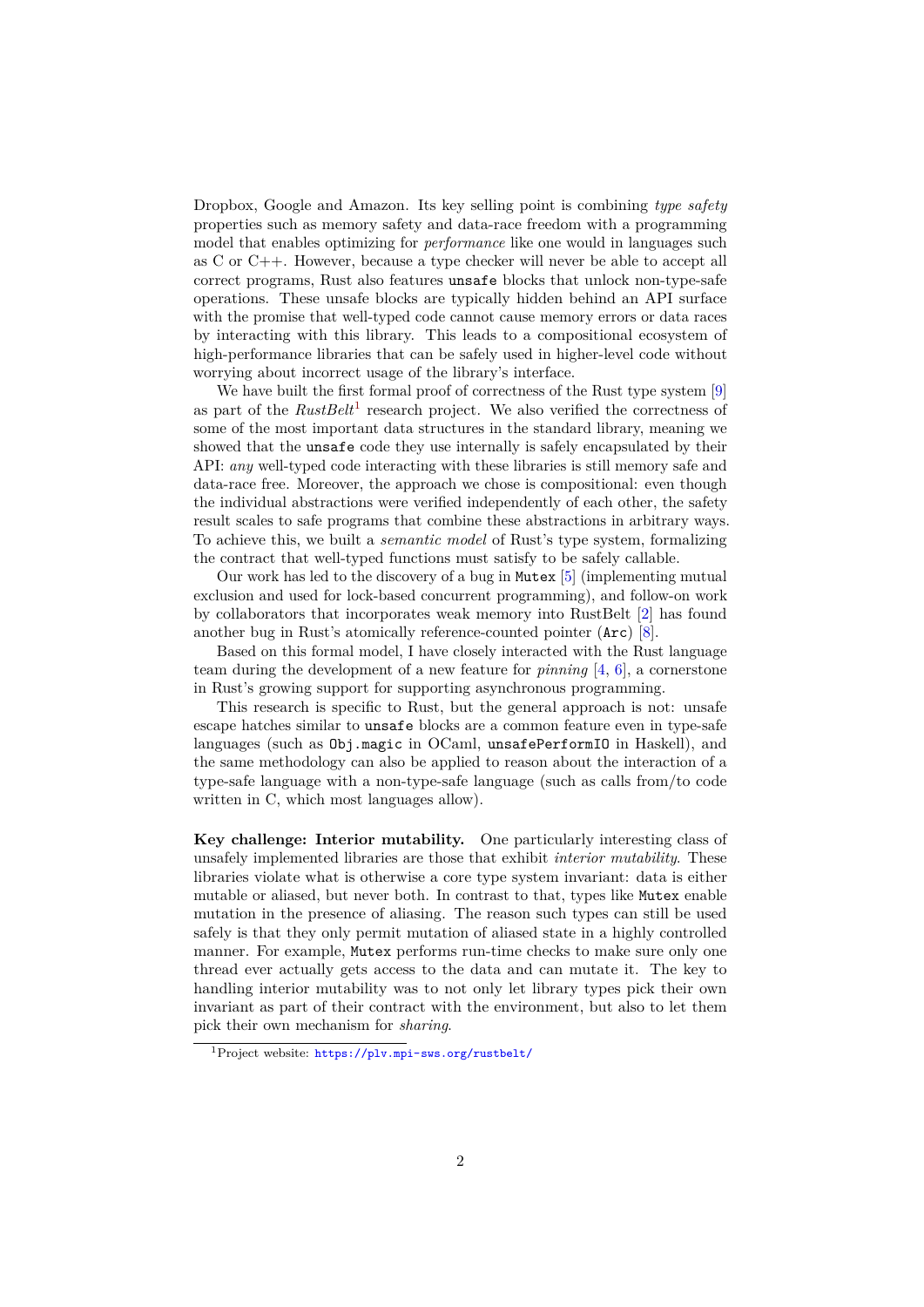#### **Iris**

To give a semantic model of Rust's type system requires a logic that is expressive enough to reason about ownership and borrowing. How to handle ownership using *separation logic* has been explored in great depths over the last decades, and the last couple of years have seen a significant boost in expressive power enabling these logics to reason about subtle interactions of concurrent algorithms and data structures. All of these logics typically come with some *built-in* notion of how to reason about the interaction of multiple threads acting on shared state, e.g., they fix a particular style of state-transition systems.

The core design principle of *Iris*[2](#page-2-0) [\[12,](#page-6-2) [10,](#page-6-3) [15,](#page-6-4) [11\]](#page-6-5) is to focus on a small, expressive core logic that enables the user of the logic to *derive* new reasoning principles without having to extend the core logic. In particular, the reasoning principles of many previous logics can be encoded inside Iris, not only giving a higher-level justification for their correctness, but also enabling the composition of program components that were verified with different techniques. I have led the development of Iris from the start, and at this point Iris has been used in several other verification projects [\[17,](#page-6-6) [20,](#page-6-7) [13,](#page-6-8) [21,](#page-7-0) [19,](#page-6-9) [3,](#page-5-4) [1,](#page-5-5) [9\]](#page-6-0) and has more than 130 citations (according to Google Scholar).

For example, Iris' ability to incorporate new reasoning principles was crucial in verifying Rust's type system, where we developed the *lifetime logic* as a way to reason about borrowing. Proving the correctness of the lifetime logic required combining many of Iris' features in a novel way, but we did not have to extend Iris itself—the existing mechanisms provided by Iris were flexible enough to also handle the new concepts introduced by the lifetime logic. This logic is thus just a set of lemmas proven in Iris, and can be composed with any other Iris proof.

Iris is being developed in the Coq Proof Assistant. Thanks to a proof mode developed mainly by my collaborator Robbert Krebbers, it is the first separation logic to provide the usual user experience of interactive proof assistants, including support for higher-order quantification and magic wand [\[16,](#page-6-10) [14\]](#page-6-11). This has been instrumental not only to increase confidence in our results, but also to enable the continued development of the foundations of Iris. Proof assistants enable fearless refactoring and avoid tedious manual re-checking of existing proofs.

**Logical atomicity.** Having a powerful and expressive program logic is just one ingredient to verifying a library. The other important aspect is to figure out *which specification to prove*. Even seemingly simple questions like "What is a stack?" are not easy to answer when concurrency comes into play. One common approach is to use linearizability or contextual refinement, which means that the complex real implementation can be replaced by a much simpler, "obviously correct" implementation for the purposes of reasoning. That simple implementation effectively serves as specification.

The problem with this approach is that linearizability is external to a program logic and thus cannot be directly applied when verifying, *inside* the logic, clients that use the data structure. For example, concurrent separation logics including Iris typically give special power to *atomic* operations: they cannot be interrupted by other threads, and hence they can get exclusive access to shared state for an atomic instant. The push operation of a linearizable stack, however, is not

<span id="page-2-0"></span><sup>2</sup>Project website: <https://iris-project.org/>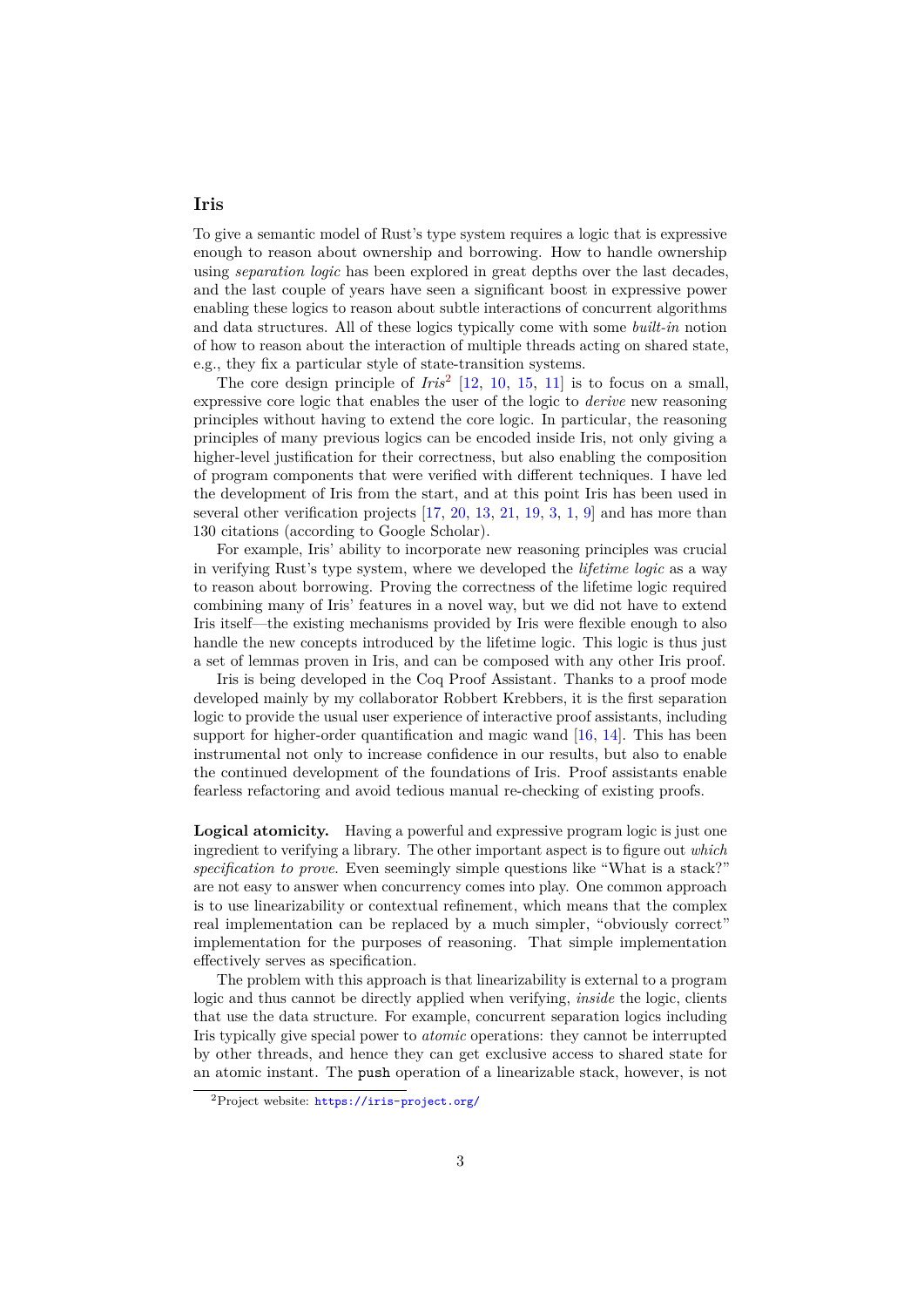an atomic operation from the perspective of the program logic. Even though linearizability means that it is *observably atomic*, it internally consists of many program steps, and hence does not get the same special power that "physically" atomic operations have.

A promising approach to mitigate this problem is to define a *logical notion of atomicity*, in the form of Hoare triples that not only specify pre- and postconditions, but also indicate that the operation happens atomically. Such operations are robust to interference from other threads and hence permit exclusive access to shared state in a way that is otherwise only permitted for "physically" atomic operations.

Unlike prior approaches to logical atomicity that bake in such a notion as a logical primitive, we have followed the Iris methodology and defined logical atomicity *inside* Iris. We can thus use any reasoning principle encoded in Iris to verify a logically atomic specification, and compose proofs carried out using different techniques. We have used this to verify the correctness of an elimination stack, a subtle concurrent data structure that relies on one thread completing the action of another. In ongoing research, we are showing that this approach even scales to handling prophecy variables, where the order in which multiple atomic actions seem to occur is not fixed until after the fact.

#### **Specifying programming language semantics**

The verification of a program relies on a precise specification of the language the program is written in. Unfortunately, for low-level languages such as Rust, developing a specification that is precise, suited for reasoning about programs, and matches real program behavior is still an open problem. I have been working on this problem from two angles.

**Developing a specification for Rust.** I have worked closely with Mozilla and the Rust community during two summer projects (2017 and 2018) to help flesh out a specification for unsafe code in Rust. (RustBelt made some simplifying assumptions to avoid having to deal with the open questions in the semantics of Rust.) One challenge here is that the Rust compiler developers would like to have optimizations that exploit the fact that data is never both aliased and mutable. However, unsafe code is able to subvert these type system guarantees.

We would like the language specification to declare this an illegal operation in unsafe code (making it *undefined behavior*), such that it is the responsibility of the unsafe code author to make sure it does not subvert assumptions the compiler is making. I have worked on a set of rules that achieves this, and implemented these rules in an interpreter that can be used to check if real code complies with the new requirements [\[7\]](#page-6-12). This work has already found some bugs in the standard library, but it is still very much in progress.

Moreover, I am an active member of the Rust Unsafe Code Guidelines Working Group<sup>[3](#page-3-0)</sup>, which has the goal of developing a set of guidelines for unsafe code authors to follow in order to ensure that their code does not violate Rust's safety guarantees. At this stage, we are determining the current set of *de-facto* rules for unsafe code, and starting to build a framework for an eventual proper specification of undefined behavior in Rust.

<span id="page-3-0"></span><sup>3</sup>Project website: <https://github.com/rust-rfcs/unsafe-code-guidelines/>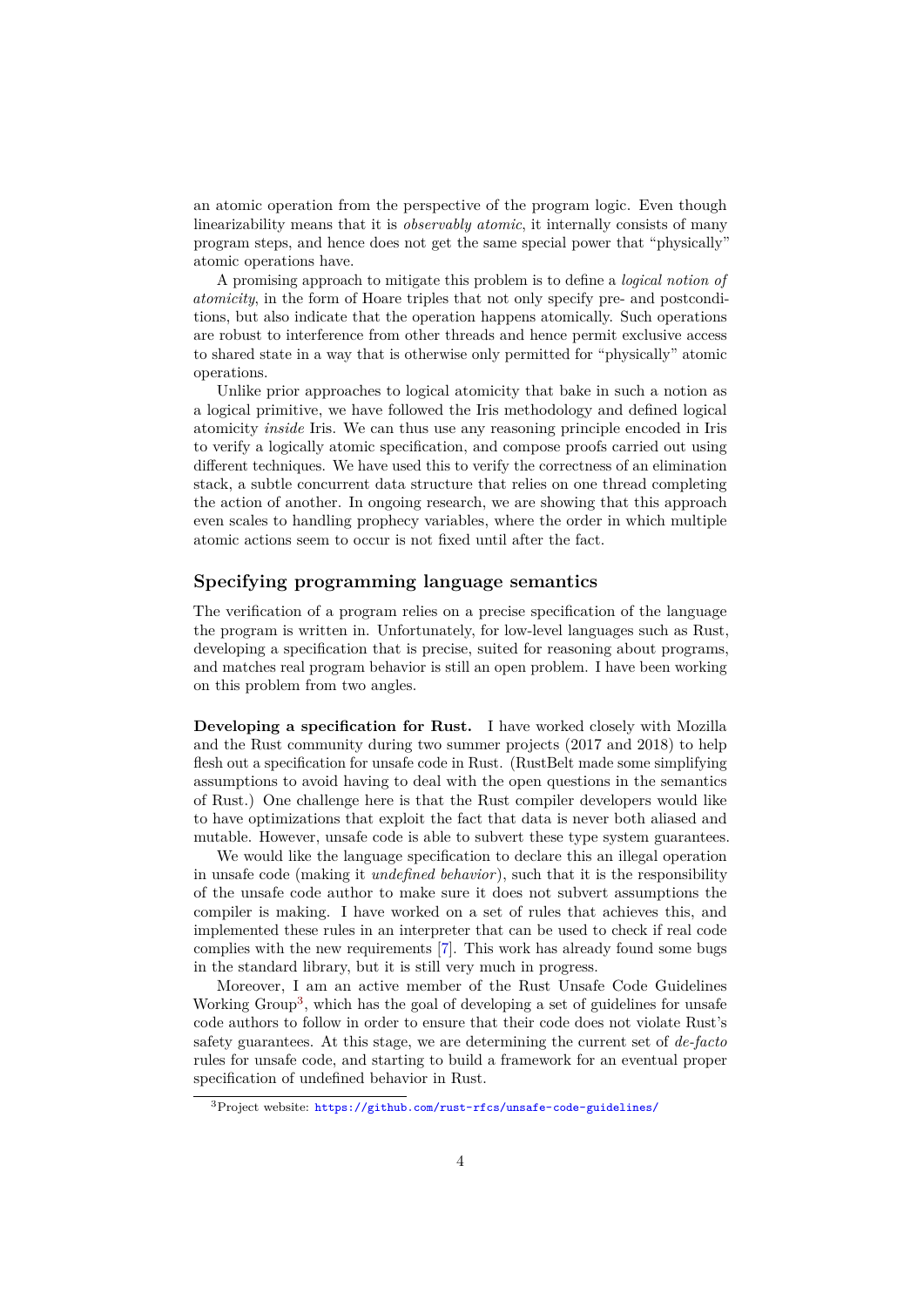**Clarifying the semantics of LLVM IR.** There still is a big gap between the semantics of Rust and what actually gets executed on the machine: Rust is built on top of the LLVM library, which comes with its own intermediate representation (IR). To argue that Rust's type system guarantees are preserved by compilation, we need to first understand the semantics of the LLVM IR. LLVM IR is heavily optimized, and one challenge in defining the semantics of the LLVM IR is making sure that all these optimizations are actually correct under the proposed semantics—or else demonstrating that some of them are incompatible with each other and cannot soundly coexist on the same language. I have worked with collaborators on a formal model of the LLVM IR that justifies significantly more transformations than any previous proposal [\[18\]](#page-6-13).

## **Future research**

### **Expanding RustBelt**

The RustBelt model of Rust does not model some important aspects of the language such as panics (which is a mechanism similar to exceptions), and automatic destructors (which have a special kind of unsafe escape hatch). These are obvious candidates for future work.

Moreover, my summer projects with Mozilla on determining rules for aliasing in unsafe code have not been incorporated into RustBelt yet. I would like to formalize these rules in Coq and show that the Rust type system and the libraries we verified are sound with respect to the aliasing model. Moreover, I would also like to prove that the desired transformations can indeed soundly be carried out if all code is assumed to follow these rules.

Verifying a Rust library currently requires a manual translation from the Rust source code to the formal language we use in RustBelt, called  $\lambda_{\text{Rust}}$ . I would like to adjust  $\lambda_{\text{Rust}}$  to be closer to one of the intermediate languages in the Rust compiler (MIR, the mid-level intermediate language that the interesting analyses like checking borrowing operate on) so that we can have an automatic translation from the Rust source code to the formal Coq development.

Such a formal model of MIR would also enable a direct verification of the nextgeneration Rust borrow checker, dubbed "Polonius" (the borrow checker is the part of the Rust compiler that enforces the no-aliased-mutable-state property). Polonius is described as a set of clauses in the spirit of logic programming, so a formal verification of the actual algorithm used by the compiler should be feasible. The Rust developers are always interested in relaxing the borrow checker to accept more programs, and have expressed interest in collaborating to ensure that this does not introduce unsoundness.

Another interesting avenue is to incorporate my work on a formal semantics of LLVM: I would like to show that Rust's translation strategy from MIR to the LLVM IR is actually correct. This will require modeling of LLVM features that have not been formally specified yet, like the noalias attribute.

### **Beyond linearizability**

As described above, I have used Iris to explore a notion of logical atomicity, a program-logic equivalent to linearizability, in order to specify correctness of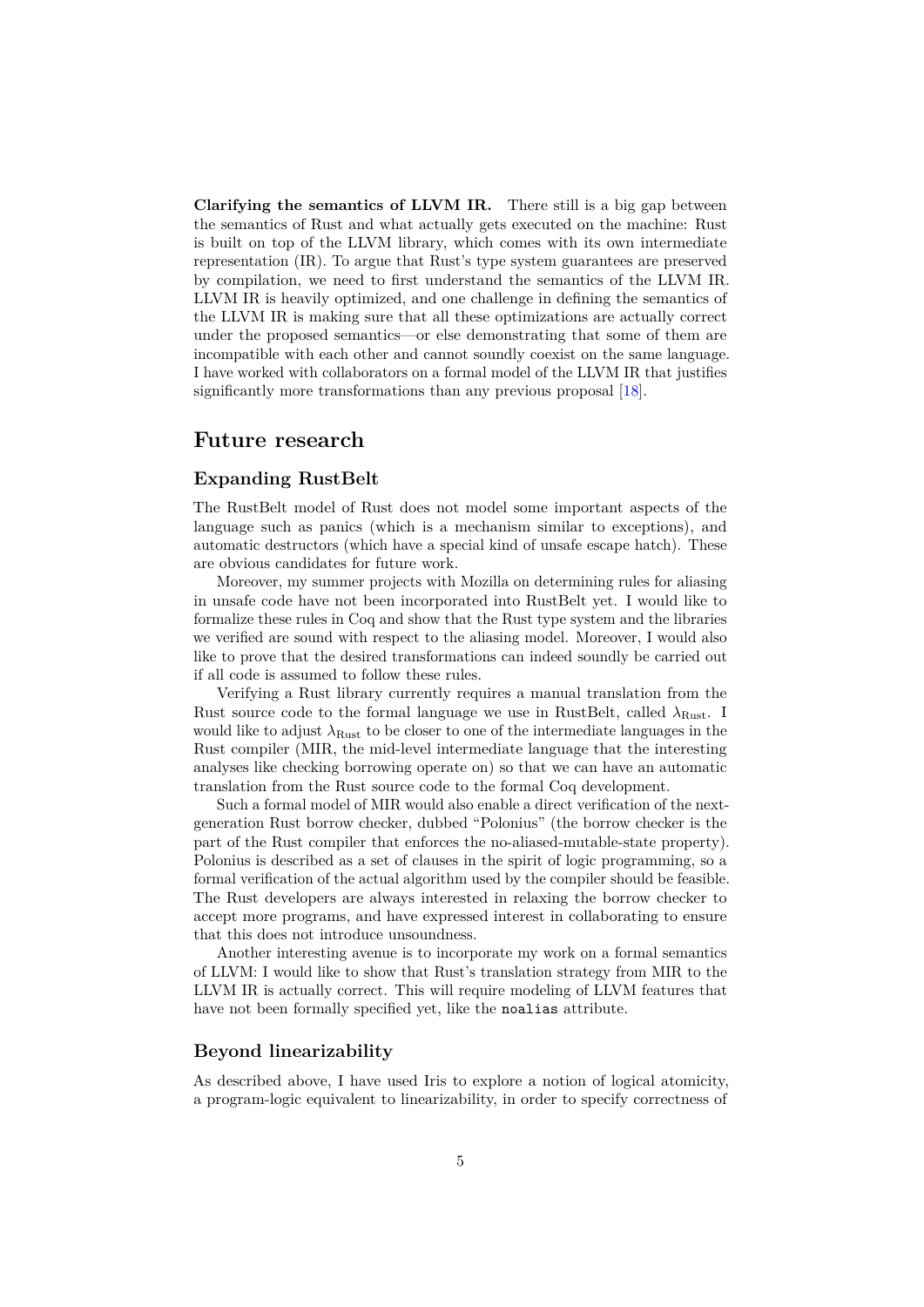concurrent data structures such as stacks. Logical atomicity works great for specifying operations that can be described as a single action, but falls short when talking about operations that consist of multiple observably separate actions, such as map/fold on collections, or traversal of a tree (e.g., file system lookup). I would like to research methods to scale logically atomic specifications to those situations.

Moreover, so far, logical atomicity has only been studied in the context of sequential consistency. When moving away to more realistic models of concurrent memory, it is not clear whether linearizability-like approaches such as logical atomicity are still the best way to specify components of a concurrent system. Other notions of library correctness have been proposed, and I would like to research how they can be integrated with the existing work on weak memory in Iris [\[13,](#page-6-8) [2\]](#page-5-1).

#### **More automation for Rust verification**

So far, all my verification efforts have been entirely manual. I would like to collaborate with experts in automated verification techniques to work towards a tool that can automatically or at least semi-automatically verify unsafe Rust code against the RustBelt model. This is a very long-term project. The ideal outcome would be a tool that can translate a library's typed API and code into proof obligations, discharge as many of them as possible automatically, and in case the automation gets stuck let the user provide manual guidance in some high-level logic geared towards reasoning about Rust types. The tool would run as part of regular automated testing to ensure that the library and its proof remain in sync. The tool could translate successful proofs into certificates that can be verified by Coq, enabling a manual proof in Coq as a (sound and compositional) fall-back mechanism and resulting in a proof from first principles that the library satisfies its API contract.

# **References**

- <span id="page-5-5"></span>[1] Aleš Bizjak, Daniel Gratzer, Robbert Krebbers, and Lars Birkedal. *Iron: Managing Obligations in Higher-Order Concurrent Separation Logic*. To appear in POPL. 2019.
- <span id="page-5-1"></span>[2] Hoang-Hai Dang, Jacues-Henri Jourdan, Jan-Oliver Kaiser, and Derek Dreyer. *RustBelt Relaxed*. Submitted for publication. 2018.
- <span id="page-5-4"></span>[3] Dan Frumin, Robbert Krebbers, and Lars Birkedal. "ReLoC: A Mechanised Relational Logic for Fine-Grained Concurrency". In: *LICS*. 2018, pp. 442– 451.
- <span id="page-5-2"></span>[4] **Ralf Jung**. *A Formal Look at Pinning*. Blog post. 2018. url: [https:](https://www.ralfj.de/blog/2018/04/05/a-formal-look-at-pinning.html) [//www.ralfj.de/blog/2018/04/05/a-formal-look-at-pinning.html](https://www.ralfj.de/blog/2018/04/05/a-formal-look-at-pinning.html).
- <span id="page-5-0"></span>[5] **Ralf Jung**. *How MutexGuard was Sync When It Should Not Have Been*. Blog post. 2017. url: [https : / / www . ralfj . de / blog / 2017 / 06 / 09 /](https://www.ralfj.de/blog/2017/06/09/mutexguard-sync.html) [mutexguard-sync.html](https://www.ralfj.de/blog/2017/06/09/mutexguard-sync.html).
- <span id="page-5-3"></span>[6] **Ralf Jung**. *Safe Intrusive Collections with Pinning*. Blog post. 2018. URL: https://www.ralfj.de/blog/2018/04/10/safe-intrusive[collections-with-pinning.html](https://www.ralfj.de/blog/2018/04/10/safe-intrusive-collections-with-pinning.html).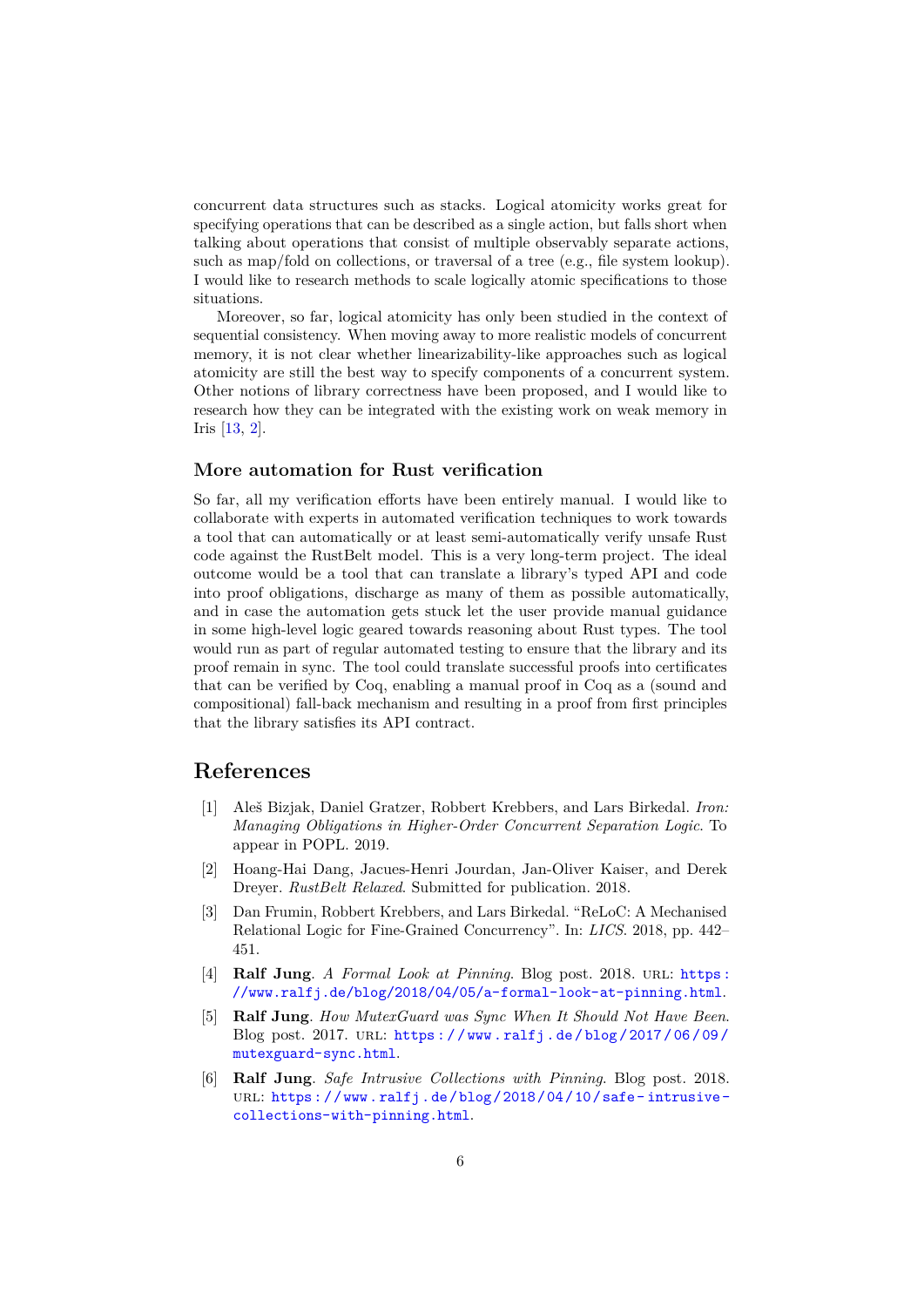- <span id="page-6-12"></span>[7] **Ralf Jung**. *Stacked Borrows Implemented*. Blog post. 2018. url: [https://](https://www.ralfj.de/blog/2018/11/16/stacked-borrows-implementation.html) [www.ralfj.de/blog/2018/11/16/stacked-borrows-implementation.](https://www.ralfj.de/blog/2018/11/16/stacked-borrows-implementation.html) [html](https://www.ralfj.de/blog/2018/11/16/stacked-borrows-implementation.html).
- <span id="page-6-1"></span>[8] **Ralf Jung**. *The Tale of a Bug in Arc: Synchronization and Data Races*. Blog post. 2018. url: [https://www.ralfj.de/blog/2018/07/13/arc](https://www.ralfj.de/blog/2018/07/13/arc-synchronization.html)[synchronization.html](https://www.ralfj.de/blog/2018/07/13/arc-synchronization.html).
- <span id="page-6-0"></span>[9] **Ralf Jung**, Jacques-Henri Jourdan, Robbert Krebbers, and Derek Dreyer. "RustBelt: Securing the Foundations of the Rust Programming Language". In: *PACMPL* 2.POPL (2018), 66:1–66:34.
- <span id="page-6-3"></span>[10] **Ralf Jung**, Robbert Krebbers, Lars Birkedal, and Derek Dreyer. "Higherorder ghost state". In: *ICFP*. 2016, pp. 256–269.
- <span id="page-6-5"></span>[11] **Ralf Jung**, Robbert Krebbers, Jacues-Henri Jourdan, Aleš Bizjak, Lars Birkedal, and Derek Dreyer. "Iris from the ground up: A modular foundation for higher-order concurrent separation logic". In: *Journal of Functional Programming* 28 (2018), e20.
- <span id="page-6-2"></span>[12] **Ralf Jung**, David Swasey, Filip Sieczkowski, Kasper Svendsen, Aaron Turon, Lars Birkedal, and Derek Dreyer. "Iris: Monoids and Invariants as an Orthogonal Basis for Concurrent Reasoning". In: *POPL*. 2015, pp. 637– 650.
- <span id="page-6-8"></span>[13] Jan-Oliver Kaiser, Hoang-Hai Dang, Derek Dreyer, Ori Lahav, and Viktor Vafeiadis. "Strong Logic for Weak Memory: Reasoning About Release-Acquire Consistency in Iris". In: *ECOOP*. Vol. 74. LIPIcs. 2017, 17:1– 17:29.
- <span id="page-6-11"></span>[14] Robbert Krebbers, Jacques-Henri Jourdan, **Ralf Jung**, Joseph Tassarotti, Jan-Oliver Kaiser, Amin Timany, Arthur Charguéraud, and Derek Dreyer. "MoSeL: A General, Extensible Modal Framework for Interactive Proofs in Separation Logic". In: *PACMPL* 2.ICFP (2018), 77:1–16:30.
- <span id="page-6-4"></span>[15] Robbert Krebbers, **Ralf Jung**, Aleš Bizjak, Jacques-Henri Jourdan, Derek Dreyer, and Lars Birkedal. "The Essence of Higher-Order Concurrent Separation Logic". In: *ESOP*. Vol. 10201. LNCS. 2017, pp. 696–723.
- <span id="page-6-10"></span>[16] Robbert Krebbers, Amin Timany, and Lars Birkedal. "Interactive Proofs in Higher-Order Concurrent Separation Logic". In: *POPL*. 2017, pp. 205–217.
- <span id="page-6-6"></span>[17] Morten Krogh-Jespersen, Kasper Svendsen, and Lars Birkedal. "A Relational Model of Types-and-Effects in Higher-Order Concurrent Separation Logic". In: *POPL*. 2017, pp. 218–231.
- <span id="page-6-13"></span>[18] Juneyoung Lee, Chung-Kil Hur, **Ralf Jung**, Zhengyang Liu, John Regehr, and Nuno P. Lopes. "Reconciling High-level Optimizations and Low-level Code in LLVM". In: *PACMPL* 2.OOPSLA (Oct. 2018), 125:1–125:28. issn: 2475-1421.
- <span id="page-6-9"></span>[19] David Swasey, Deepak Garg, and Derek Dreyer. "Robust and Compositional Verification of Object Capability Patterns". In: *PACMPL* 1.OOPSLA (2017), 89:1–89:26.
- <span id="page-6-7"></span>[20] Joseph Tassarotti, **Ralf Jung**, and Robert Harper. "A Higher-Order Logic for Concurrent Termination-Preserving Refinement". In: *ESOP*. Vol. 10201. LNCS. 2017, pp. 909–936.